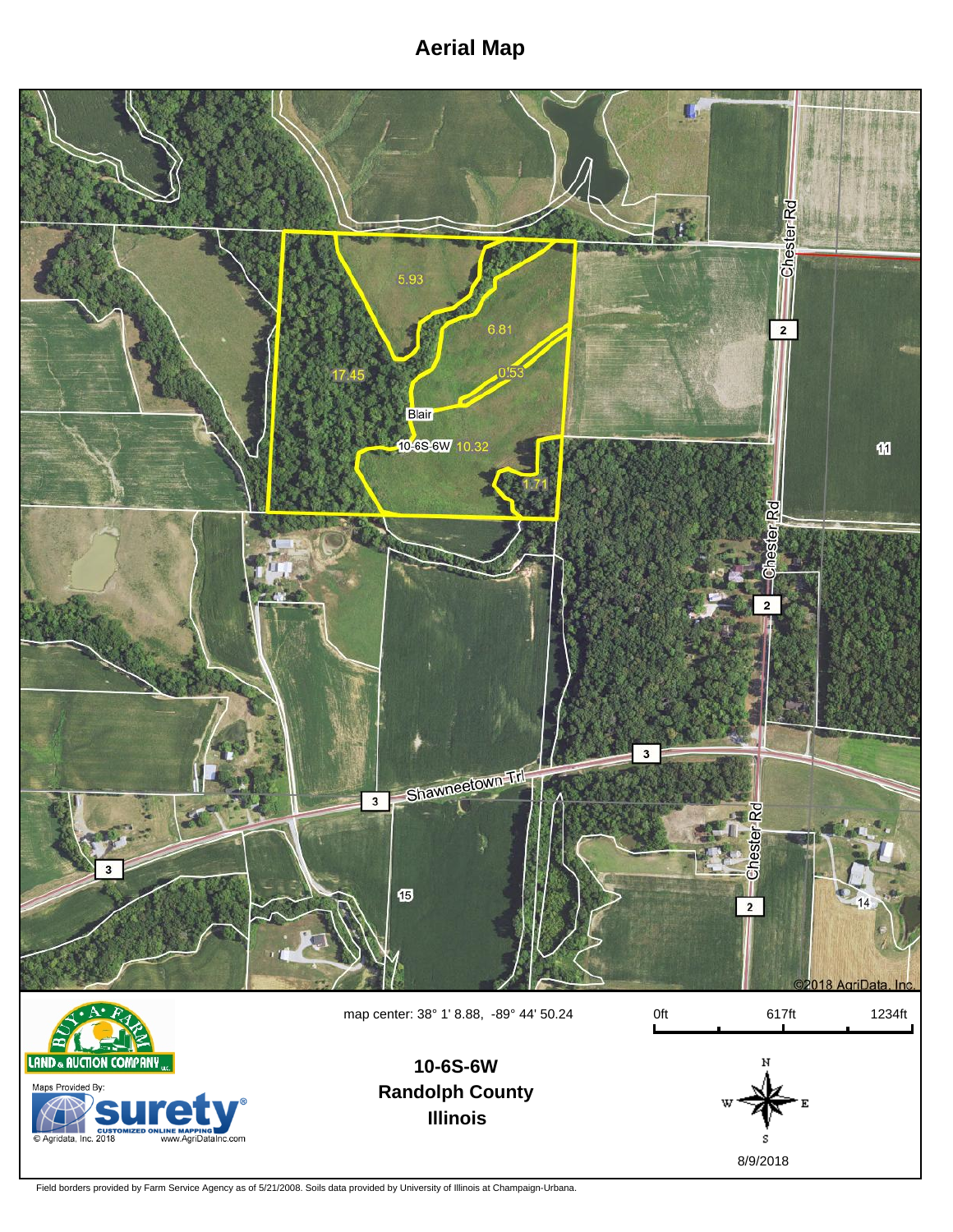## **Soils Map**

|           | 582B<br>8F<br>3336A<br>8787A<br>Soils data provided by USDA and NRCS. | 515D3 | 582B                | 517A<br>582B<br>8F<br>©2018 AgriData, Inc. |                     | 4<br>9<br>16<br>State:<br>County:<br>Location:<br>Township:<br>Acres:<br>Date:<br>LAND & AUCTION COMPANY<br>Maps Provided By:<br>C Agridata, Inc. 2018 | <b>Illinois</b><br><b>Blair</b><br>23.59<br>8/9/2018 | 3<br>2<br>Chester-Rd<br>10<br>$-11-$<br><sup>15</sup> ©2018 AgriData, Inc.<br>Randolph<br>10-6S-6W<br><b>CUSTOMIZED ONLINE MAPPING</b><br>www.AgriDataInc.com |
|-----------|-----------------------------------------------------------------------|-------|---------------------|--------------------------------------------|---------------------|--------------------------------------------------------------------------------------------------------------------------------------------------------|------------------------------------------------------|---------------------------------------------------------------------------------------------------------------------------------------------------------------|
| Code      | Area Symbol: IL157, Soil Area Version: 11<br>Soil Description         | Acres | Percent<br>of field | II. State Productivity<br>Index Legend     | Corn<br>Bu/A        | Soybeans<br>Bu/A                                                                                                                                       | Wheat<br>Bu/A                                        | Crop productivity index for optimum<br>management                                                                                                             |
| $*$ 515D3 | Bunkum silty clay loam, 10 to 18 percent slopes,<br>severely eroded   | 10.11 | 42.9%               |                                            | $\overline{**}$ 118 | $**41$                                                                                                                                                 | $**45$                                               | **89                                                                                                                                                          |
| **582B    | Homen silt loam, 2 to 5 percent slopes                                | 3.71  | 15.7%               |                                            | **149               | $**47$                                                                                                                                                 | $*$ 55                                               | **108                                                                                                                                                         |
|           |                                                                       |       |                     |                                            |                     |                                                                                                                                                        |                                                      |                                                                                                                                                               |

\*8F |Hickory silt loam, 18 to 35 percent slopes | 3.31 | 14.0% | \*\*86 | \*\*29 | \*\*35 | \*\*65 3336A Wilbur silt loam, 0 to 2 percent slopes, frequently flooded 3.29 13.9% 128 128 129 174 56 66 128 8787A Banlic silt loam, 0 to 2 percent slopes, occasionally flooded 2.18 9.2% 106 106 142 47 56 106 517A Marine silt loam, 0 to 2 percent slopes 0.99 4.2% 144 45 56 104 **Weighted Average 129.5 43.1 49.6 96.3**

**Table: Optimum Crop Productivity Ratings for Illinois Soil by K.R. Olson and J.M. Lang, Office of Research, ACES, University of Illinois at Champaign-Urbana.** Version: 1/2/2012 Amended Table S2 B811

Crop yields and productivity indices for optimum management (B811) are maintained at the following NRES web site: http://soilproductivity.nres.illinois.edu/ \*\* Indexes adjusted for slope and erosion according to Bulletin 811 Table S3

Soils data provided by USDA and NRCS. Soils data provided by University of Illinois at Champaign-Urbana.